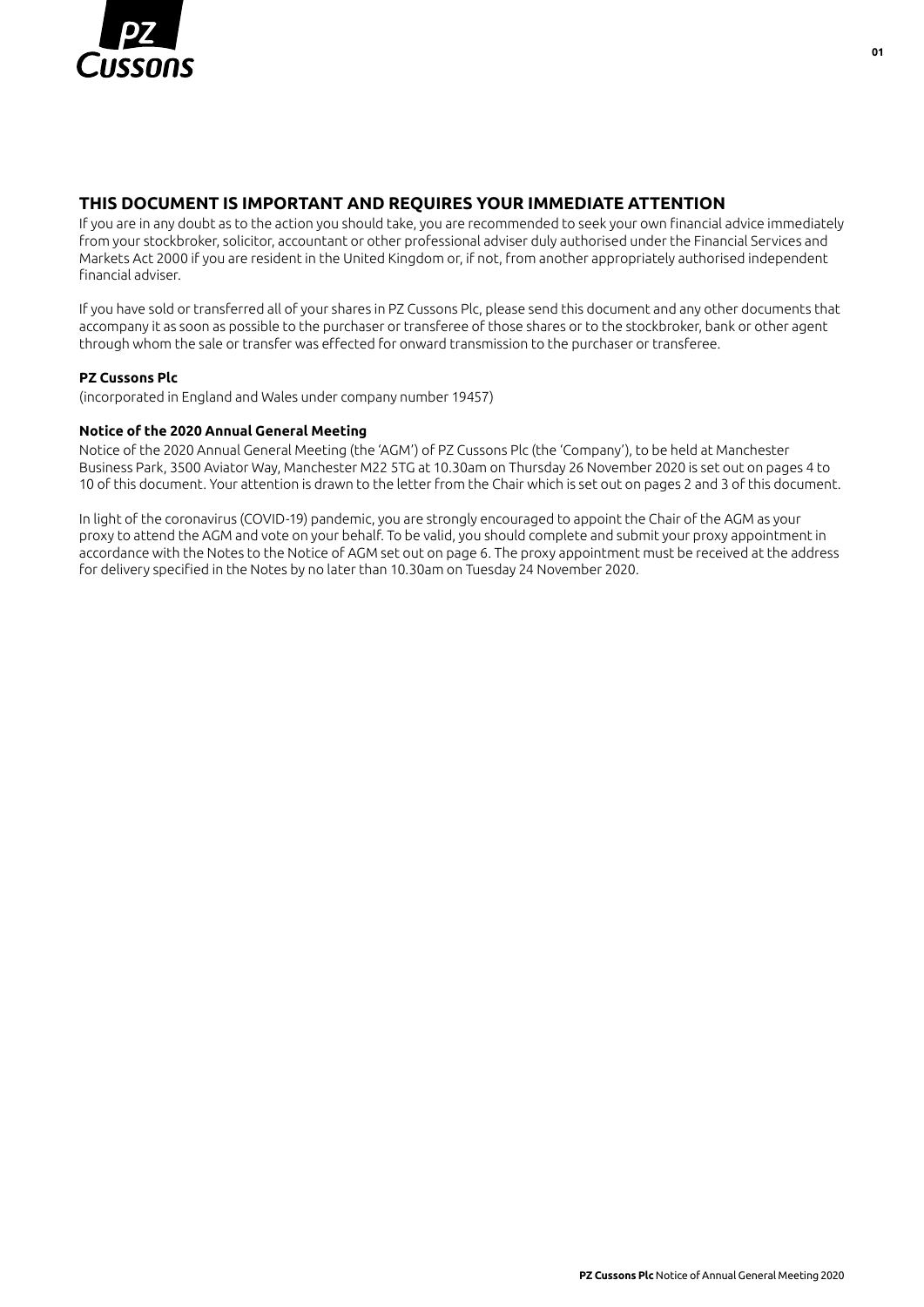#### **PZ Cussons Plc** Manchester Business Park

3500 Aviator Way Manchester M22 5TG

#### **Letter from the Chair**

23 October 2020

*To the Company's shareholders (Shareholders) and, for information only, to participants in the PZ Cussons Share Schemes*

#### **Dear Shareholder**

#### **2020 Annual General Meeting**

I am pleased to be writing to you with details of our 2020 Annual General Meeting (the 'AGM') which we will be holding at Manchester Business Park, 3500 Aviator Way, Manchester, M22 5TG at 10.30am on Thursday 26 November 2020. Please note that due to health and safety consideration and the ongoing Government restrictions relating to COVID-19, in-person attendance at the AGM by Shareholders will not be possible. Further details are set out below.

The formal Notice of the AGM is set out on pages 4 to 10 of this document and contains the proposed resolutions. Explanatory notes to the business to be considered are set out on pages 7 to 10.

#### **COVID-19 and attending the AGM**

The Board intends, subject to any further changes to the guidance or rules set by the UK Government, to hold a AGM with only the minimum number of directors and officers who hold shares present to form quorum. Other shareholders will not be permitted to attend the AGM. This year's AGM will focus on formal business and will not include our usual post-meeting reception or the distribution of the bag of PZ Cussons products. We trust that our shareholders will understand this change, which is made purely in the interests of the health and safety of our staff, shareholders and any other attendees.

Shareholders are not able to attend the AGM in person, but can still vote on matters coming before the meeting by appointing the Chair of the meeting as their proxy and with instructions on how the Chair should vote on each of the proposed resolutions. We strongly encourage all shareholders to vote by proxy. All proposed resolutions will be put to a vote on a poll ensuring that votes by proxy will be fully-counted. We have made arrangements for our AGM to be broadcast to shareholders via Zoom Webinar, and the instructions for how to watch and listen to the AGM online are set out below. Please note that you will not be able to cast votes over the Zoom Webinar platform on resolutions at the AGM, so if you wish to participate in the meeting via Zoom Webinar and have your vote counted, you must vote by proxy in accordance with the instructions provided below.

We recognise that the COVID-19 pandemic, and the Government's response to it, is a fast-evolving situation. We will continue to monitor developments and the latest Government guidance and will assess over the coming weeks whether any further modifications to the format of the meeting are required. We, therefore, recommend that Shareholders regularly check our company website www.pzcussons.com where we will provide any pertinent updates.

#### **Asking questions at the AGM**

We recognise that the AGM is an important opportunity for our Board to interact with our Shareholders and to hear your concerns and views on the direction of the Company. I would like to thank our Shareholders for their understanding in these challenging times and I assure you that we will endeavour to find other opportunities in which to interact with our Shareholders throughout the year once conditions permit.

If you have any questions on the business of the meeting that you wish to ask, you are requested to submit them by email to PZCCommunications@pzcussons.com and we will endeavour to respond as soon as practicable. You may submit a question at any time before 10:30am on Tuesday 24 November 2020.

If you have any questions regarding the AGM itself, your shareholding or how to vote by proxy, please contact our Registrar, Computershare Investor Services plc. Their contact details are set out on page 6 of this document in note 3 and on the form of proxy which is enclosed with this document.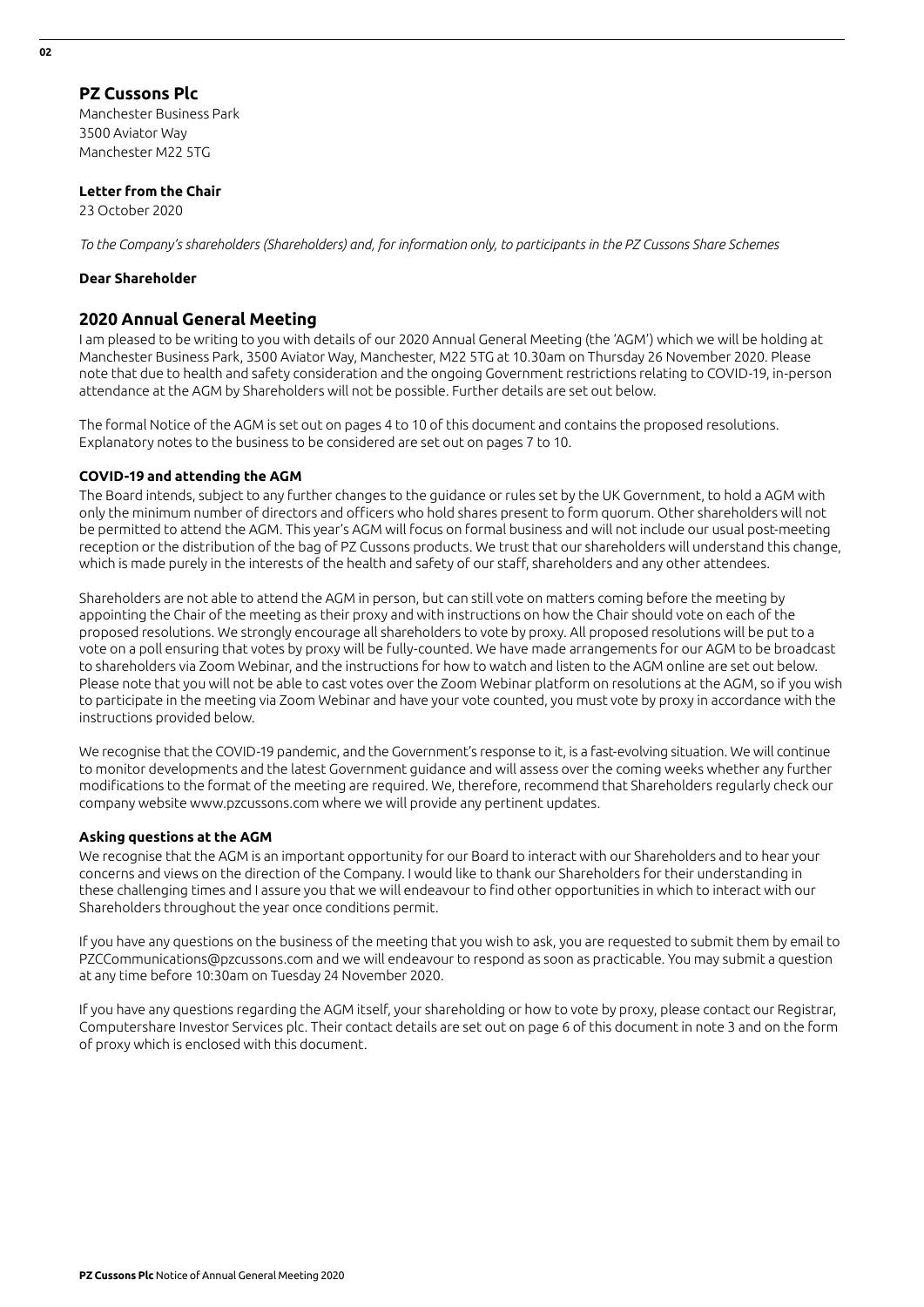#### **Watching and listening to the AGM**

To watch and listen to the AGM, please download the Zoom Webinar application from the App Store, Google Play Store or at https://zoom.us/download. On the day, you can access the meeting by going to https://us02web.zoom.us/webinar/ register/WN\_kQ4quH-mQU-hwvjx\_N5xkw. Please note that you will require a stable internet connection and a device capable of running the Zoom Webinar application. You may alternatively dial in to the meeting by dialling +44(0) 203 901 7895 or +44(0) 203 481 5240 using the meeting ID 841 5190 2141. Please note that if you dial in to the meeting, you will not be able to view the presenters or any visual presentations. There will be no facility to vote at the meeting over the Zoom Webinar platform. There will be no facility to ask questions live at the AGM but the directors will respond to questions which may be submitted to the email address noted above.

#### **Action to be taken**

I would encourage you to vote on each of the resolutions set out in the Notice of AGM by proxy. You can appoint a proxy by:

- **>** completing and returning the enclosed hard copy Form of Proxy;
- **>** logging onto www.investorcentre.co.uk/eproxy and submitting a proxy appointment online by following the instructions. To log in you will require the Control Number, your unique PIN and Shareholder Reference Number which are printed on the enclosed Form of Proxy; or
- **>** submitting, if you hold your shares in CREST, a proxy appointment electronically by using the CREST voting service.

Further information on how to appoint a proxy is set out in the notes to the Notice of AGM on page 6. In each case, your proxy appointment must be received by the Company's Registrar by no later than 10.30am on Tuesday 24 November 2020 to be valid. Completion and return of the Form of Proxy or submission of a proxy appointment online or electronically will not prevent you from attending and speaking and voting in person at the AGM, should you wish to do so.

#### **Recommendation**

The Board of Directors considers that the resolutions set out in the Notice of AGM are in the best interests of the Company and the Shareholders as a whole and the Board unanimously recommends Shareholders to vote in favour of them as each of the Directors intends to do in respect of their own shareholdings (save in respect of those matters in which they are interested).

Yours faithfully,

Caroline Silver Chair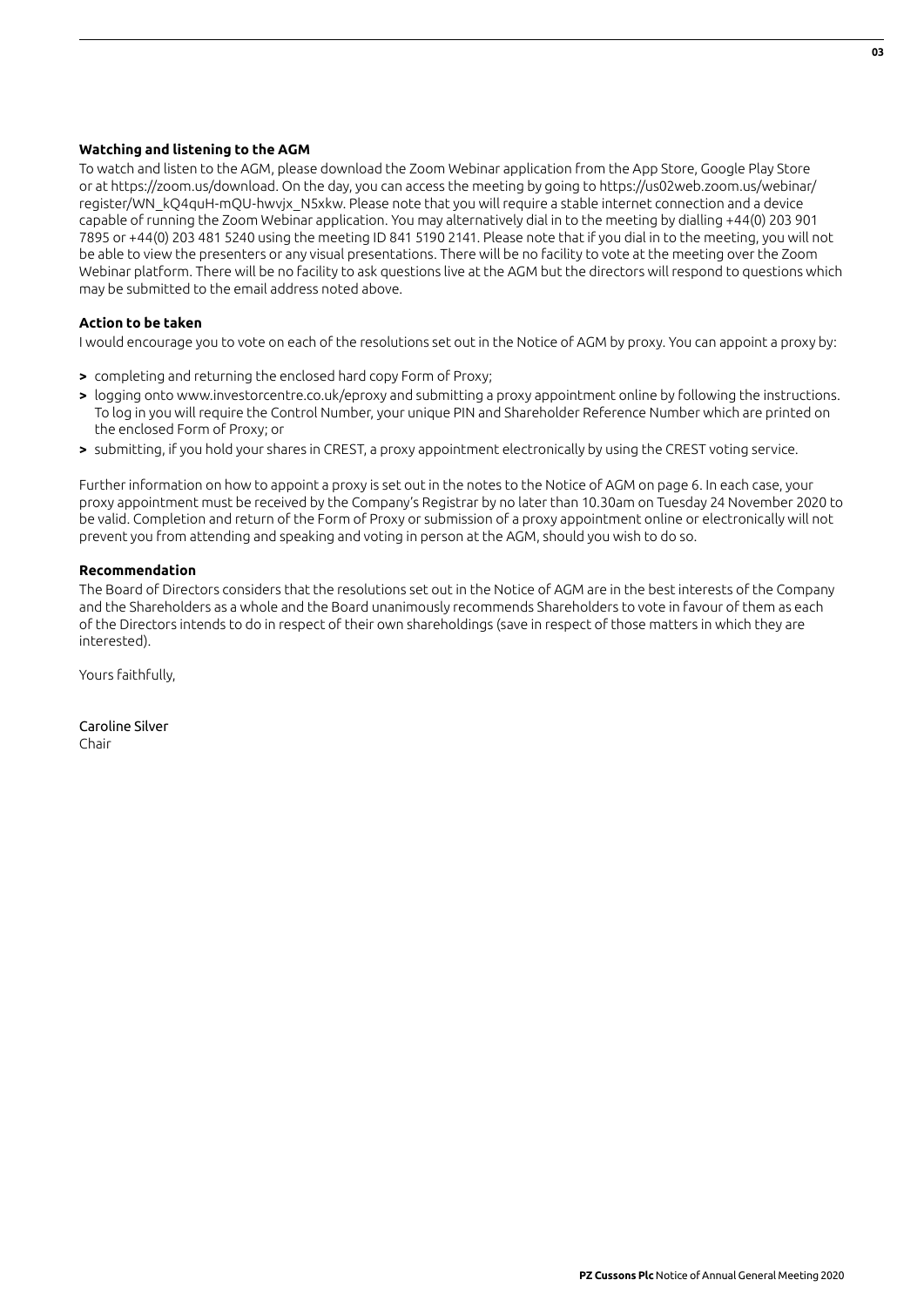# **Notice of 2020 Annual General Meeting**

Notice is hereby given that the 2020 Annual General Meeting of the members of PZ Cussons Plc will be held at Manchester Business Park, 3500 Aviator Way, Manchester M22 5TG on Thursday 26 November 2020 at 10.30am for the purposes set out below.

Resolutions 1 to 13 and resolutions 17 to 19 will be proposed as ordinary resolutions. Resolutions 14 to 16 will be proposed as special resolutions. Resolutions 6 to 10 relating to the election or re-election of the Independent Non-executive Directors will be passed only if both a majority of votes cast by the Independent Shareholders (as those terms are defined in the explanatory notes on pages 6 of this document) and a majority of the votes cast by all Shareholders are in favour.

- 1. To receive the audited financial statements for the year ended 31 May 2020 and the reports of the Directors and the auditor thereon.
- 2. To approve the Report on Directors' Remuneration (other than the part containing the Directors' Remuneration Policy) for the year ended 31 May 2020.
- 3. To approve the Directors' Remuneration Policy (as contained in the Report on Directors' Remuneration for the year ended 31 May 2020).
- 4. To declare a final dividend for the year ended 31 May 2020 of 3.13p per Ordinary Share of 1p each in the Company.
- 5. To elect J C Myers as a Director.
- 6. To re-elect C L Silver as a Director.
- 7. To elect K Bashforth as a Director.
- 8. To re-elect D Kucz as a Director.
- 9. To re-elect J R Nicolson as a Director.
- 10. To elect J C D Townsend as a Director.
- 11. To re-appoint Deloitte LLP as the auditor of the Company.
- 12. To authorise the Audit & Risk Committee to fix the remuneration of the auditor.
- 13. That the Directors are generally and unconditionally authorised pursuant to section 551 of the Companies Act 2006 to exercise all the powers of the Company to allot shares in the Company and to grant rights to subscribe for or to convert any security into such shares ('Allotment Rights'), but so that:
	- a) the maximum amount of shares which may be allotted or made the subject of Allotment Rights under this authority are shares with an aggregate nominal value of £1,414,792;
	- b) this authority shall expire at the close of business on 30 November 2021 or, if earlier, at the conclusion of the Company's annual general meeting to be held in 2021;
	- c) the Company may, before such expiry, make any offer or agreement which would or might require shares to be allotted or Allotment Rights to be granted after such expiry and the Directors may allot shares or grant Allotment Rights under any such offer or agreement as if the authority had not expired; and
	- d) all authorities vested in the Directors on the date of the notice of this meeting to allot shares or to grant Allotment Rights which remain unexercised at the commencement of this meeting are revoked.
- 14. That, subject to the passing of Resolution 13 in the notice of this meeting, the Directors are empowered pursuant to sections 570 and 573 of the Companies Act 2006 to allot equity securities (as defined in section 560 of that Act) for cash pursuant to the authority conferred on them by Resolution 13 in the notice of this meeting or by way of a sale of treasury shares as if section 561 of that Act did not apply to any such allotment, provided that this power is limited to:
	- a) the allotment of equity securities in connection with any rights issue or open offer (each as referred to in the Listing Rules of the Financial Conduct Authority) or any other pre-emptive offer which is open for acceptance for a period determined by the Directors to the holders of Ordinary Shares on the register on any fixed record date in proportion to their holdings of Ordinary Shares (and, if applicable, to the holders of any other class of equity security in the capital of the Company in accordance with the rights attached to such class), subject in each case to such exclusions or other arrangements as the Directors may deem necessary or appropriate in relation to fractions of such securities, the use of more than one currency for making payments in respect of such offer, any such shares or other securities being represented by depositary receipts, treasury shares, any legal or practical problems in relation to any territory or the requirements of any regulatory body or any stock exchange; and
	- b) the allotment of equity securities (other than pursuant to paragraph a) above) with an aggregate nominal value of £214,362,

 and shall expire on the revocation or expiry (unless renewed) of the authority conferred on the Directors by Resolution 13 in the notice of this meeting, save that, before the expiry of this power, the Company may make any offer or agreement which would or might require equity securities to be allotted after such expiry and the Directors may allot equity securities under any such offer or agreement as if the power had not expired.

- 15. That the Company is generally and unconditionally authorised pursuant to section 701 of the Companies Act 2006 to make market purchases (as defined in section 693 of that Act) of Ordinary Shares on such terms, and in such manner as the Directors may, from time to time, determine provided that:
	- a) the maximum aggregate number of Ordinary Shares which may be acquired under this authority is 42,872,496;
	- b) the maximum price (exclusive of expenses) which may be paid for an Ordinary Share is the maximum price permitted under the Listing Rules of the Financial Conduct Authority or, in the case of a tender offer (as referred to in those rules), 5% above the average of the middle market quotations for an Ordinary Share (as derived from the London Stock Exchange's Daily Official List) for the 5 business days immediately preceding the date on which the terms of the tender offer are announced;
	- c) the minimum price (exclusive of expenses) which may be paid for an Ordinary Share is its nominal value;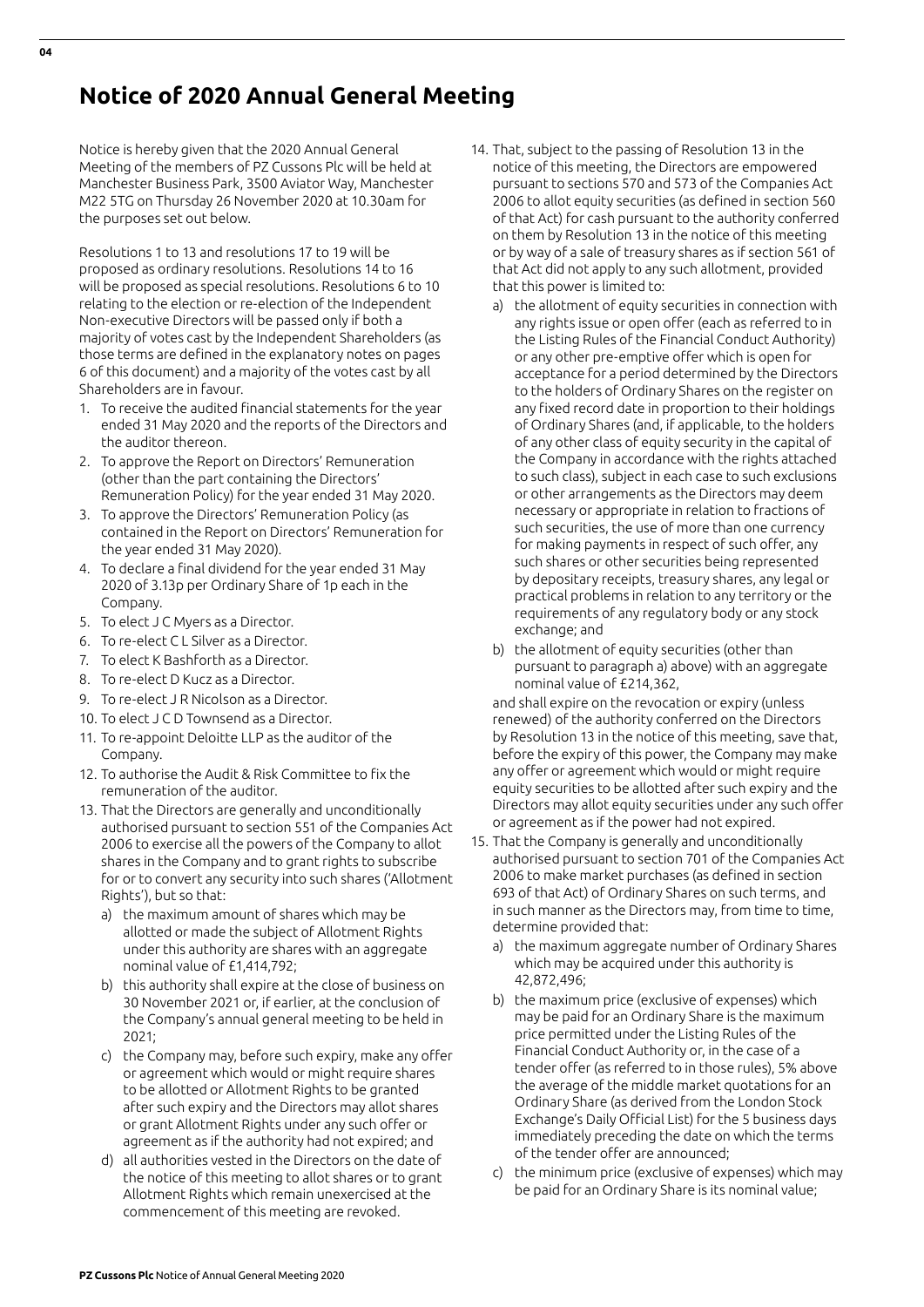- d) this authority shall expire at the close of business on 30 November 2021 or, if earlier, at the conclusion of the Company's annual general meeting to be held in 2021; and
- e) before such expiry the Company may enter into a contract to purchase shares which would or might require a purchase to be completed after such expiry and the Company may purchase shares pursuant to any such contract as if the authority had not expired.
- 16. That any general meeting of the Company (other than an annual general meeting) may be called on not less than 14 clear days' notice.
- 17. That, from the date of this Resolution until the close of business on 30 November 2021 or, if earlier, the conclusion of the Company's annual general meeting to be held in 2021, the Company and those companies which are its subsidiaries at any time during such period are authorised in accordance with Sections 366 and 367 of the Companies Act 2006 (the 'Act') to:
	- a) make donations to political parties and/or independent election candidates;
	- b) make donations to political organisations other than political parties; and
	- c) incur political expenditure,

 up to an aggregate total amount of £50,000, with the amount authorised for each of the heads a) to c) above being limited to the same total. Any such amounts may comprise sums paid or incurred in one or more currencies. Any sum paid or incurred in a currency other than sterling shall be converted into sterling at such rate as the Board of Directors may decide is appropriate. Terms used in this Resolution have, where applicable, the meanings that they have in Part 14 of the Act on "Control of political donations and expenditure".

- 18. That the PZ Cussons Plc Long Term Incentive Plan 2020 (the 'LTIP 2020'), the principal terms of which are summarised on pages 11 and 12 of the document of which the notice of this meeting forms a part, the rules of which are produced in draft to this meeting and, for purposes of identification, initialled by the Chair, are approved and the Directors are authorised to:
	- a) make such modifications to the LTIP 2020 as they may consider appropriate to take account of the requirements of best practice and for the implementation of the LTIP 2020 and to adopt the LTIP 2020 as so modified and to do all such other acts and things as they may consider appropriate to implement the LTIP 2020; and
	- b) establish further plans based on the LTIP 2020 but modified to take account of local tax, exchange control or securities laws in overseas territories, provided that any shares made available under such further plans are treated as counting against the limits on individual or overall participation in the LTIP 2020.
- 19. That the PZ Cussons Plc Share Incentive Plan 2020 (the 'SIP 2020'), the principal terms of which are summarised on pages 13 and 14 of the document of which the notice of this meeting forms a part, the trust deed and rules of which are produced in draft to this meeting and, for purposes of identification, initialled by the Chair, are approved and the Directors are authorised to:
	- a) make such modifications to the SIP 2020 as they may consider appropriate for the implementation of the SIP 2020, including making any changes to the trust deed and/or rules of the SIP 2020 which are necessary or desirable in order to ensure that the directors can make a valid declaration to HM Revenue & Customs that the SIP 2020 satisfies the requirements of Schedule 2 to the Income Tax (Earnings and Pensions) Act 2003, and to adopt the SIP 2020 as so modified and to do all such other acts and things as they may consider appropriate to implement the SIP 2020; and
	- b) establish further plans, and approve the establishment of plans operated by subsidiary undertakings of the Company, which are based on the SIP 2020 but modified to take account of local tax, exchange control or securities laws in overseas territories, provided that any shares made available under such further plans are treated as counting against the limits on individual or overall participation in the SIP 2020.

Date: 23 October 2020

By Order of the Board

#### Kevin Massie

General Counsel and Company Secretary

PZ Cussons Plc, Manchester Business Park, 3500 Aviator Way, Manchester M22 5TG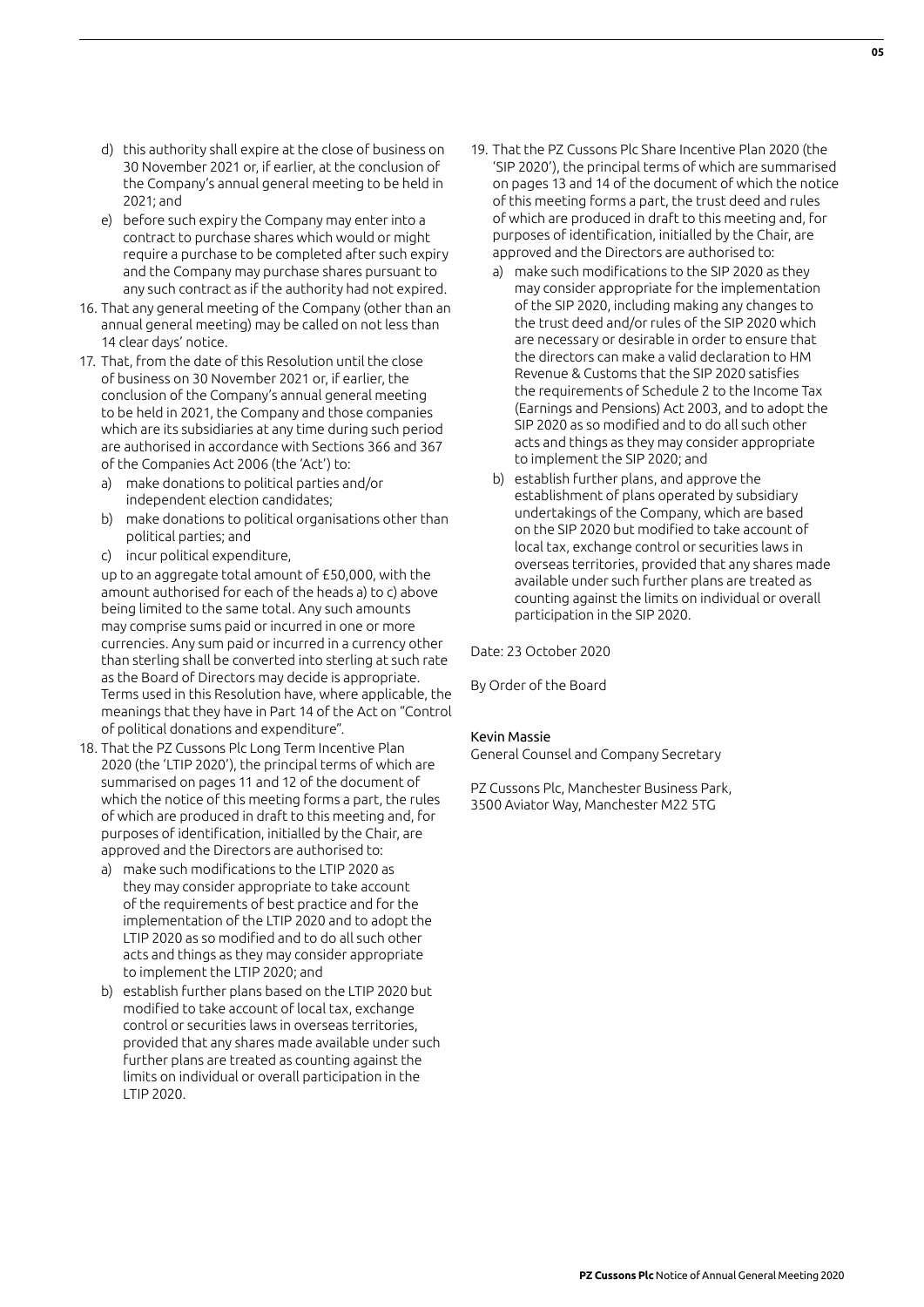# **Notes for attendance and voting at the Annual General Meeting**

- 1. A member of the Company who is entitled to vote at this meeting is entitled to appoint another person, or two or more persons in respect of different shares held by him, as his proxy (whether a member or not) to exercise all or any of his rights to vote at the meeting. Subject to further communications issued by the board, Members and their respective proxies shall not be entitled to attend or speak at this meeting.
- 2. Any member wishing to vote at the meeting without attending in person or (in the case of a corporation) through its duly appointed representative must appoint a proxy to do so. A form for the appointment of a proxy which can be used for this purpose is enclosed with this document. To be valid, a hard copy Form of Proxy must be completed in accordance with the instructions which accompany it and then delivered (together with any power of attorney or other authority under which it is signed or a certified copy of such power or authority) to the Company's Registrar at Computershare Investor Services PLC, The Pavilions, Bridgwater Road, Bristol, BS99 6ZY so as to be received by no later than 10.30am on Tuesday 24 November 2020.
- 3. Alternatively, a member may submit his or her proxy vote online by following the instructions for the electronic appointment of a proxy at www.investorcentre.co.uk/eproxy. To log in, you will require the Control Number, your unique PIN and Shareholder Reference Number which are printed on the front of the Form of Proxy. Please note the PIN will expire at the end of the voting period. To be valid, the proxy appointment must be completed and transmitted via the Company's Registrar's website at www.investorcentre.co.uk/eproxy so as to be received by no later than 10.30am on Tuesday 24 November 2020. Members who hold their shares in uncertificated form may use the 'CREST voting service' to appoint a proxy electronically, as explained in Notes 5 and 6 below.
- 4. CREST members who wish to appoint one or more proxies through the CREST system may do so by utilising the procedures described in the 'CREST voting service' section of the CREST Manual. CREST personal members or other CREST sponsored members, and those CREST members who have appointed one or more voting service providers, should refer to their CREST sponsor or voting service provider(s), who will be able to take the appropriate action on their behalf.
- 5. In order for a proxy appointment or a proxy instruction made using the CREST voting service to be valid, the appropriate CREST message must be properly authenticated in accordance with the specifications of CREST's operator, Euroclear UK & Ireland Limited (Euroclear), and must contain all the relevant information required by the CREST Manual. To be valid, regardless of whether it constitutes the appointment of a proxy or is an amendment to the instruction given to a previously appointed proxy, the message must be transmitted so as to be received by the Company's 'issuer's agent' (ID 3RA50) by no later than 10.30am on Tuesday 24 November 2020. After this time, any change of instruction to a proxy appointed through the CREST system should be communicated to the appointee through other means. The time of the message's receipt will be taken to be when (as determined by the timestamp applied by the CREST Applications Host) the issuer's agent is first able to retrieve it by enquiry through the CREST system in the prescribed manner. Euroclear does not make available special procedures in the CREST system for transmitting any particular message. Normal system timings and limitations apply in relation to the input of CREST proxy appointment instructions. It is the responsibility of the CREST member concerned to take (or, if the CREST member is a CREST personal member or a CREST sponsored member or has appointed any voting service provider(s), to procure that his CREST sponsor or voting service provider(s) take(s)) such action as is necessary to ensure that a message is transmitted by means of the CREST system by any particular time. CREST members and, where applicable, their CREST sponsors or voting service providers should take into account the provisions of the CREST Manual concerning timings as well as its section on 'Practical limitations of the system'. In certain circumstances the Company may, in accordance with the Uncertificated Securities Regulations 2001 or the CREST Manual, treat a CREST proxy appointment instruction as invalid.
- Any person to whom this notice is sent who is currently nominated by a member of the Company to enjoy information rights under section 146 of the Companies Act 2006 (a nominated person) may have a right under an agreement between him and such member to be appointed, or to have someone else appointed, as a proxy for the meeting. If a nominated person has no such right or does not wish to exercise it, he may have a right under such an agreement to give instructions to the member concerned as to the exercise of voting rights. The statement in Note 1 above of the rights of a member in relation to the appointment of proxies does not apply to a nominated person. Such rights can only be exercised by the member concerned.
- 7. The Company specifies that only those Shareholders listed on the register of members as at the close of business on Tuesday 24 November 2020 (or, if the AGM is adjourned, as at the close of business on the date two working days before the time fixed for the adjourned meeting) shall be entitled to vote at the AGM or at such adjourned meeting, in respect of the number of shares registered in their name at that time. In each case, changes to entries on the register of members after such time shall be disregarded in determining the rights of any person to vote at the AGM or at such adjourned meeting. Shareholders who are deemed to be Controlling Shareholders (as defined in the Financial Conduct Authority's Listing Rules) as at the close of business on Tuesday 24 November 2020 shall not be entitled to vote in respect of the separate approval of Resolutions 6 to 10 (inclusive) by Shareholders who are not Controlling Shareholders in accordance with LR 9.2.2ER (2) of those Listing Rules.
- 8. As at the close of business on 22 October 2020 (being the latest practicable date prior to publication of this document), (i) the Company's issued Ordinary Share capital consisted of 428,724,960 Ordinary Shares of 1p each (Ordinary Shares), all carrying one vote each, and (ii) the total voting rights in the Company were, therefore, 428,724,960.
- Subject to any legislation in force temporarily limiting such right, each member entitled to vote at the meeting has the right to ask questions relating to the business being dealt with at the meeting which, in accordance with section 319A of the Companies Act 2006 and subject to some exceptions, the Company must cause to be answered. Members who wish to ask questions relating to the business of the meeting can also do so by sending them in advance of the meeting to PZCCommunications@pzcussons.com. Members may submit a question at any time before 10:30am on 24 November 2020.
- 10. It is possible that, pursuant to members' requests made in accordance with section 527 of the Companies Act 2006, the Company will be required to publish on a website a statement in accordance with section 528 of the Companies Act 2006 setting out any matter which the members concerned propose to raise at the meeting relating to the audit of the Company's latest audited accounts. The Company cannot require the members concerned to pay its expenses in complying with those sections. The Company must forward any such statement to its auditor by the time it makes the statement available on the website. The business which may be dealt with at the meeting includes any such statement.
- 11. Please note the Company takes all reasonable precautions to ensure no viruses are present in any electronic communication which it sends out but the Company cannot accept responsibility for loss or damage arising from the opening or use of any email or attachments from the Company and recommends that members and other recipients subject all messages to virus checking procedures prior to opening or use. Any electronic communication received by the Company (including the lodgement of an electronic proxy appointment) that is found to contain, or is suspected of containing, any virus will not be accepted. A member may not use any electronic address provided by the Company in this document or with any Form of Proxy or in any website for communicating with the Company for any purpose in relation to the meeting other than as expressly stated in it.
- 12. Information relating to the meeting which the Company is required by the Companies Act 2006 to publish on a website in advance of the meeting may be viewed at www.pzcussons.com. A copy of the draft rules of the proposed PZ Cussons Plc Long Term Incentive Plan 2020 and the PZ Cussons Plc Share Incentive Plan 2020 will be available for inspection during normal business hours on Monday to Friday (excluding UK public holidays) at the Company's registered office and at the offices of Addleshaw Goddard LLP, Milton Gate, 60 Chiswell Street, London EC4M 4AG from the date of this document until the conclusion of the AGM. The draft rules will also be available for inspection online at www.pzcussons.com from the date of this document until the conclusion of the AGM.
- 13. All resolutions to be proposed at the meeting will be put to vote on a poll. This results in a more accurate reflection of the views of Shareholders by ensuring that every vote is recognised, including the votes of those Shareholders who are unable to attend but who have appointed a proxy for the meeting. On a poll, each Shareholder has one vote for every share held.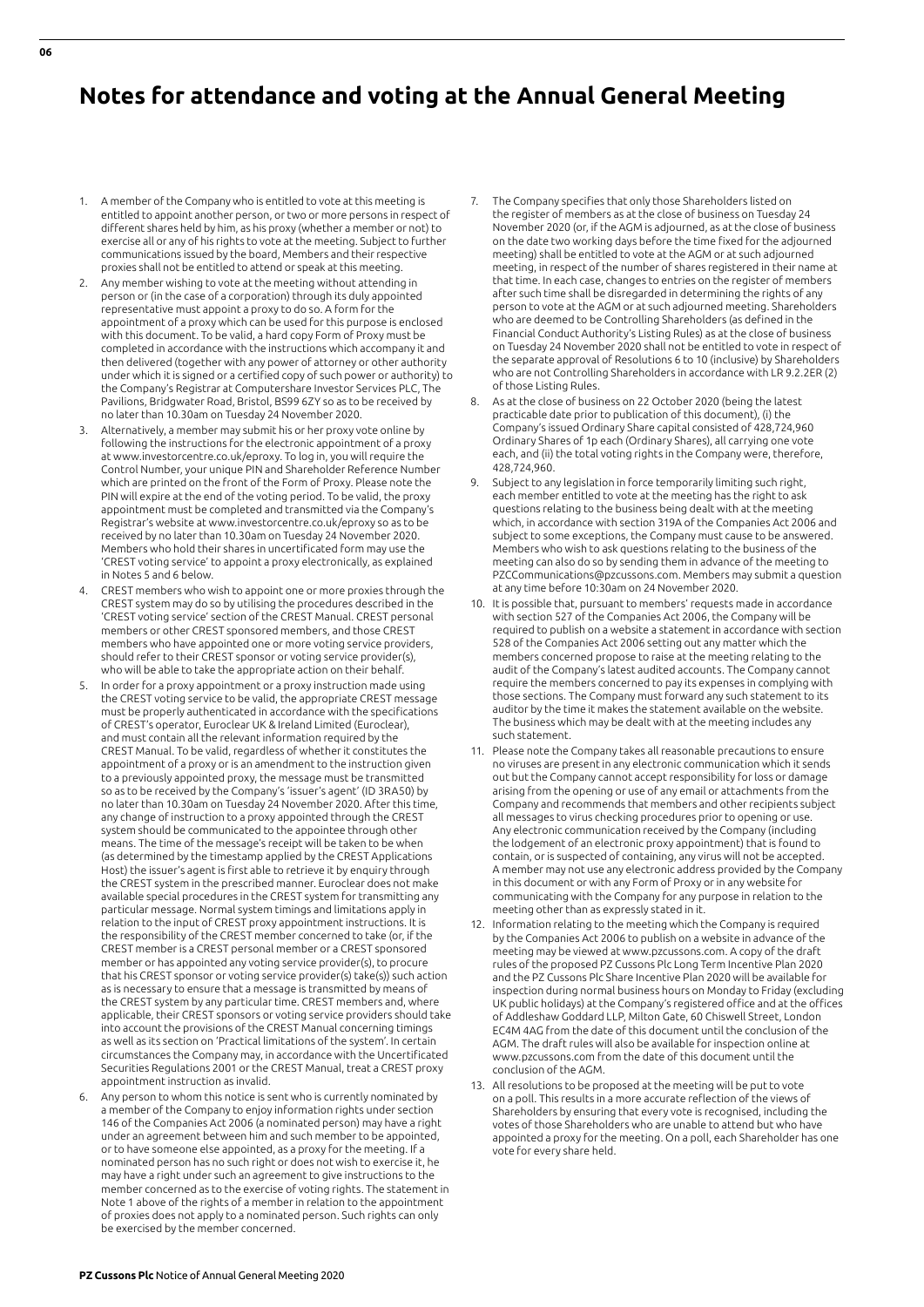# **Explanatory notes to the business of the Annual General Meeting**

## **Resolution 1 – Receipt of the Annual Report and Accounts**

The Companies Act 2006 requires the Directors of a public company to lay before the Company in general meeting copies of the Directors' reports, the independent auditor's report and the audited financial statements of the Company in respect of each financial year. In accordance with best practice, the Company proposes an ordinary resolution on its annual accounts and reports for the financial year ended 31 May 2020 (the '2020 Annual Report & Accounts').

## **Resolution 2 – Approval of the Report on Directors' Remuneration**

In accordance with the Companies Act 2006, the Company proposes an ordinary resolution to seek Shareholder approval of the Report on Directors' Remuneration for the financial year ended 31 May 2020. The Report on Directors' Remuneration is set out on pages 115 to 134 of the 2020 Annual Report & Accounts. For the purposes of Resolution 2, the Report on Directors' Remuneration does not include the part containing the Directors' Remuneration Policy which is, this year, the subject of a separate vote at Resolution 3. The vote on Resolution 2 is advisory only and the Directors' entitlement to remuneration is not conditional on its being passed.

## **Resolution 3 – Approval of the directors' remuneration policy**

The Company is required to seek Shareholder approval of its Directors' Remuneration Policy at least every three years from the date of its approval, unless the Company wishes to change the policy, in which case it must put the revised policy to a Shareholder vote and receive Shareholder approval before it can implement such revised policy.

The current Directors' Remuneration Policy was last approved by Shareholders at the 2017 Annual General Meeting. Accordingly, Shareholders are this year invited to approve a new Directors' Remuneration Policy. The proposed new policy can be found on pages 116 to 123 of the 2020 Annual Report & Accounts. If approved by Shareholders, it will apply for up to three years. It sets out how the Company proposes to pay its Directors and includes details of the Company's approach to recruitment remuneration and loss of office payments. Material changes from the policy approved by Shareholders in 2017 are set out on pages 116 and 117 of the 2020 Annual Report & Accounts.

The vote on Resolution 3 is binding and, if passed, will mean that the Directors can only make remuneration payments in accordance with the approved policy unless an amendment to that policy authorising the Company to make such payments has been approved by a separate Shareholder resolution. If Shareholders do not approve the proposed new policy, the Company will, if and to the extent permitted by company legislation, continue to make payments to its Directors in accordance with the current policy.

## **Resolution 4 – Declaration of a final dividend**

The Directors recommend a final dividend of 3.13p per Ordinary Share, making a total of 5.80p (2019: 8.28p) per Ordinary Share for the year. If approved by ordinary resolution of the Shareholders, the dividend will be paid on 3 December 2020 to Shareholders on the register as at the close of business on 9 October 2020.

## **Resolutions 5 to 10 – Election and re-election of Directors**

All Directors at the date of the notice of meeting shall retire from office at the AGM in accordance with the Company's articles of association and each of them shall stand for election or re-election (as the case may be) by the Shareholders, with the exception of Helen Owers and Tamara Minick-Scokalo who, as previously announced, will step down from the Board at the conclusion of the AGM.

Each of Resolutions 5 to 10 shall be proposed as an ordinary resolution. Biographical details of all of the Directors seeking election or re-election can be found on pages 82 and 83 in the 2020 Annual Report & Accounts. These details include membership of the principal committees. The Chair confirms that, following formal performance evaluation, each Director continues to be effective, to make a positive contribution and to demonstrate commitment to his or her role. The Board believes that the considerable and wideranging experience of these Directors will continue to be invaluable to the Company and recommends their election or re-election (as the case may be).

Resolutions 6 to 10 (inclusive) relate specifically to the election or re-election of those Directors whom the Board has determined to be independent for the purposes of the UK Corporate Governance Code (the 'Independent Nonexecutive Directors'). The Company is required to comply with provisions of the Financial Conduct Authority's Listing Rules (the 'Listing Rules') relating to the election or re-election of independent non-executive directors of premium listed companies with a controlling shareholder, being a shareholder that exercises or controls, on their own or together with any person with whom they are acting in concert, 30% or more of the votes able to be cast on all or substantially all matters at a general meeting. For the purposes of the Listing Rules, certain Shareholders in the Company (principally comprising the founding Zochonis family or certain wider family groups, certain Company trusts and current or former employees) are deemed to be controlling shareholders of the Company (the 'Controlling Shareholders'). As at the close of business on 16 October 2020, being the latest practicable date before publication of this document, the Controlling Shareholders held 219,749,367 shares, representing approximately 51.26% of the Company's issued share capital.

As a consequence, and to ensure continuing good governance, at the AGM the election or re-election of all Independent Non-executive Directors must be approved by a majority vote of all Shareholders and, separately, by a majority vote of the Shareholders entitled to vote on the election or re-election of Directors other than the Controlling Shareholders (the 'Independent Shareholders').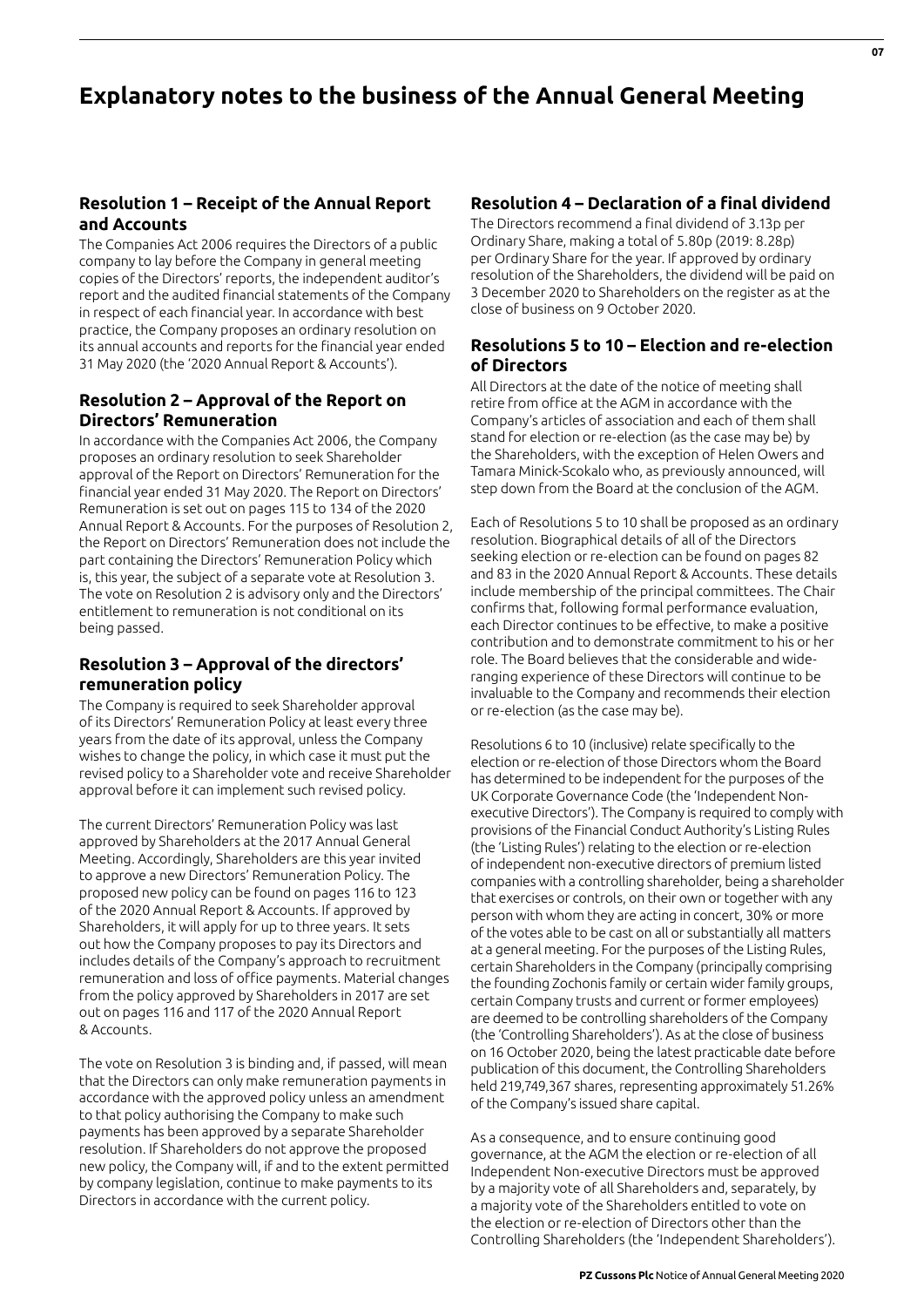Resolutions 6 to 10 (inclusive) are therefore proposed as ordinary resolutions on which all Shareholders may vote, but in addition the Company will separately count the number of votes cast by the Independent Shareholders in favour of each resolution (as a proportion of the total votes of Independent Shareholders cast on the resolution) to determine whether the majority approval of Independent Shareholders as referred to above has been achieved. The Company will announce the results of Resolutions 6 to 10 (inclusive) on this basis as well as announcing the results of the ordinary resolutions of all Shareholders.

Under the Listing Rules, if a resolution to elect or re-elect an independent non-executive director is not approved by majority vote of both the shareholders as a whole and the independent shareholders, a further ordinary resolution may be put forward to be approved by the shareholders as a whole at a general meeting which must be held more than 90 days after the date of the first vote but within 120 days of that first vote. Accordingly, if any of Resolutions 6 to 10 (inclusive) is not approved by a majority vote of all Shareholders and a majority vote of the Independent Shareholders at the AGM, the relevant Independent Nonexecutive Director will be treated as having been elected or re-elected only for the period from the date of the AGM until the earlier of: (i) the close of any meeting of the Company, convened for a date more than 90 days after the AGM but within 120 days of the AGM, to propose a further ordinary resolution to elect or re-elect him or her, (ii) the date which is 120 days after the AGM, and (iii) the date of any announcement by the Board that it does not intend to hold a second vote.

In the event that the Independent Non-executive Director's election or re-election is approved by majority vote of all Shareholders at a second meeting, the Independent Nonexecutive Director in question will be elected or re-elected until the Company's next annual general meeting.

As required by the Listing Rules, the Company confirms the following:

- 1. There are no existing or previous relationships, transactions or arrangements between any of the Independent Nonexecutive Directors and the Company, its Directors, any of the Controlling Shareholders or their associates.
- 2. The effectiveness of the Independent Non-executive Directors is reviewed annually. Each of the Independent Non-executive Directors possesses a wide range of skills and expertise as set out in the Report on Corporate Governance on pages 84 to 103 of the 2020 Annual Report & Accounts. The Independent Non-executive Directors contribute effectively to the operation of the Board and continue to demonstrate proper commitment and to devote adequate time to carry out their duties.
- 3. The Company considers the independence of the Independent Non-executive Directors on an annual basis. The 2020 review has been facilitated by the Company Secretary who, in conjunction with the Chair of the Board and an independent external board evaluation consultant, prepared a detailed questionnaire relating to the composition, governance and performance of the Board for completion by the Directors. The results of the effectiveness review have been reviewed by the Chair and the Chair of each Board committee and discussed in a formal meeting of the Board and the recommendations recorded and acted upon. The Independent Non-executive Directors are all considered to be independent of management and free from any business or other relationship which could materially interfere with the exercise of their independent judgement.
- 4. The Nomination Committee is responsible for regularly reviewing the structure, size and composition of the Board and identifying and recommending appropriate candidates for membership of the Board when vacancies arise. The selection process involves establishing the criteria for any new Director appointment and reviewing regular reports from the Executive Directors and the Global HR Director on senior executive talent management and succession planning throughout the Group. The Nomination Committee will then make any appointment recommendations to the Board.

## **Resolutions 11 and 12 – Auditor re-appointment and remuneration**

At each meeting at which the annual reports and accounts are laid, the Company is required to appoint an auditor to serve until the next such meeting. The Audit & Risk Committee has recommended to the Board, and the Board now proposes to Shareholders at Resolution 11, the re-appointment of Deloitte LLP as auditors. The Audit & Risk Committee has confirmed to the Board that its recommendation is free from third party influence and that no restrictive contractual provisions have been imposed on the Company limiting the choice of auditors.

Resolution 12 is an ordinary resolution giving the Audit & Risk Committee the discretion to determine the auditor's remuneration.

#### **Resolution 13 – Authority to allot shares**

The Directors currently have an authority to allot shares in the Company and to grant rights to subscribe for, or convert any securities into, shares in the Company. This authority is due to expire at the AGM. The Board is seeking, by ordinary resolution, to renew that authority to provide the Directors with flexibility to allot new shares and grant rights up until the Company's annual general meeting in 2021 within the limits prescribed by The Investment Association.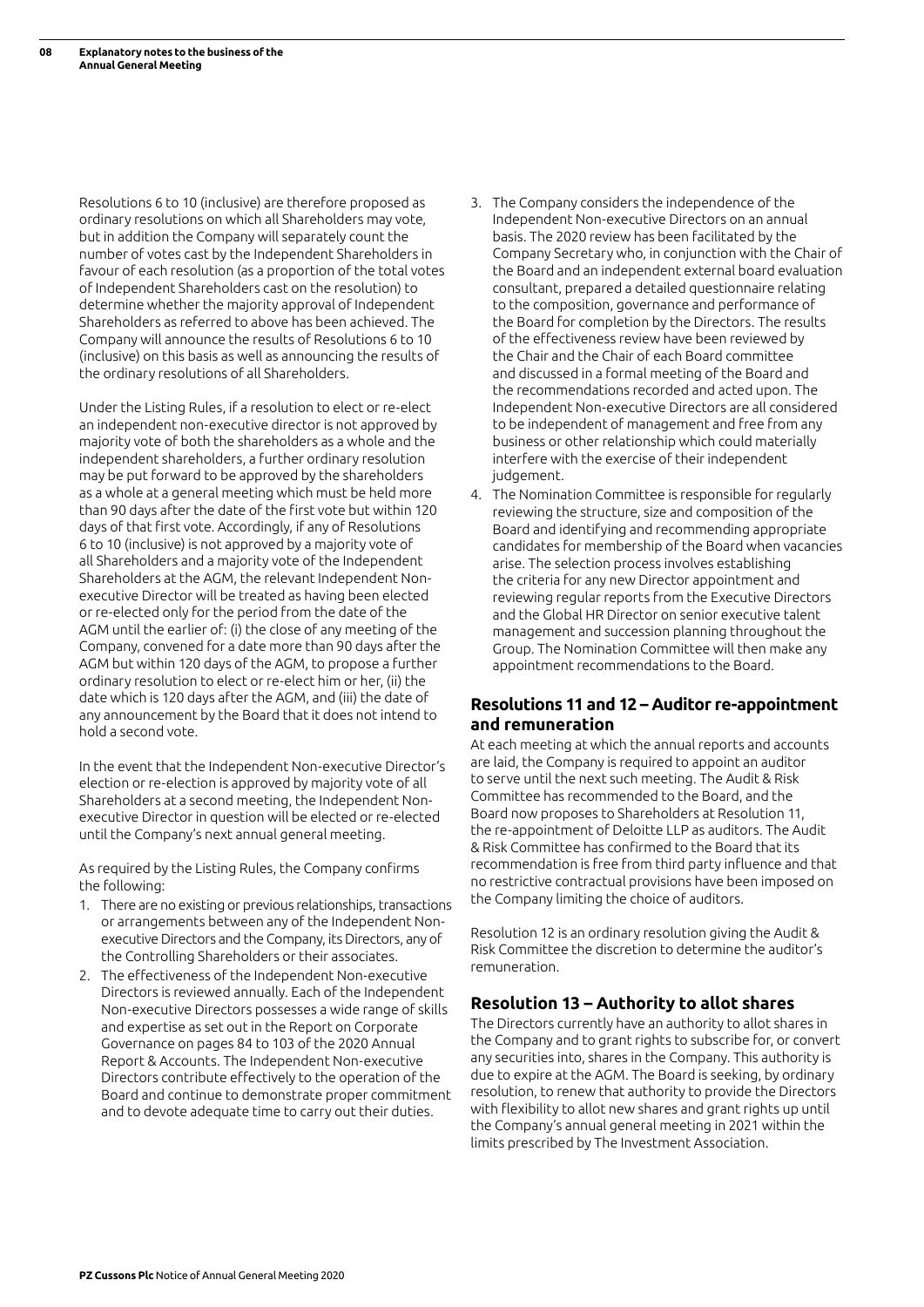If passed, this resolution will authorise the Directors to allot (or grant rights over) new shares in the Company in any circumstances up to a maximum aggregate nominal amount of £1,414,792, representing approximately 33% of the Company's issued Ordinary Share capital as at the close of business on 22 October 2020 (being the latest practicable date prior to publication of this document).

The Directors have no present intention of exercising this authority; however, the Board considers it prudent to maintain the flexibility that it provides to enable the Directors to respond to any appropriate opportunities which may arise. If passed by Shareholders, this authority will expire at the close of business on 30 November 2021 or, if earlier, at the conclusion of the Company's annual general meeting held in 2021.

The Company held no treasury shares as at the close of business on 22 October 2020.

## **Resolution 14 – Disapplication of statutory pre-emption rights**

This is a special resolution which renews a similar power granted at last year's annual general meeting and which, if passed by Shareholders, will enable the Board to allot Ordinary Shares for cash, or to sell any shares out of treasury for cash, without first offering those shares to existing Shareholders in proportion to their existing holdings.

If passed, Resolution 14 will permit the Board to allot Ordinary Shares or sell treasury shares for cash on a nonpre-emptive basis both in connection with a rights issue or similar pre-emptive issue and, otherwise than in connection with any such issue, up to a maximum nominal amount of £214,362, representing approximately 5% of the Company's issued Ordinary Share capital as at the close of business on 22 October 2020 (being the latest date prior to publication of this document).

The Directors have no present intention of exercising this power but believe that it is in the best interests of Shareholders for the Directors to continue to have this flexibility, in those limited circumstances, to allot shares for cash or to sell treasury shares for cash. The Directors intend to seek renewal of this power at future annual general meetings of the Company.

The Directors confirm their intention to follow the provisions of the Pre-emption Group's Statement of Principles regarding cumulative usage of authorities within a rolling three-year period. Those Principles provide that companies should not issue shares for cash representing more than 7.5% of the Company's issued share capital in any rolling three year period, other than to existing Shareholders, without prior consultation with Shareholders.

## **Resolution 15 – Purchase of own shares**

This special resolution, if passed, will authorise the Company to make market purchases of its own Ordinary Shares. The Directors have no present intention of exercising this authority but wish to have the flexibility to do so in the future if it were appropriate. Purchases of own shares would only be made through the London Stock Exchange. This should not be taken to imply that Ordinary Shares will be purchased at any particular price or indeed at all. The Directors will only exercise the authority to make purchases of Ordinary Shares granted by this resolution if they believe that to do so would result in an improvement in earnings per share and is in the best interests of Shareholders generally.

Any Ordinary Shares purchased would be cancelled (in which case the number of shares in issue would thereby be reduced) or held in treasury, depending on which course of action is considered by the Directors to be in the best interests of the Shareholders at that time. The maximum number of Ordinary Shares which may be purchased is 42,872,496, representing approximately 10% of the Company's issued Ordinary Share capital as at the close of business on 22 October 2020 (being the latest date prior to publication of this document). The authority will expire at the close of business on 30 November 2021 or, if earlier, at the conclusion of the Company's annual general meeting held in 2021. The minimum price which could be paid for an Ordinary Share would be its nominal value and the maximum price would be the maximum price permitted by the Listing Rules or in case of a tender offer, 5% above the average of the middle market quotations for an Ordinary Share, as derived from the London Stock Exchange Daily Official List for the 5 business days immediately preceding the day on which the terms of the tender offer are announced, in each case excluding expenses. The Directors intend to seek renewal of this authority at future annual general meetings of the Company.

As at the close of business on 22 October 2020, there were no options or rights outstanding to subscribe for new Ordinary Shares.

## **Resolution 16 – Notice of general meetings**

The Company currently has the power under its articles of association to call general meetings (other than annual general meetings) on a minimum of 14 clear days' notice and would like to preserve this ability. In order to do so, Shareholders must first approve the calling of meetings on a minimum of 14 clear days' notice. This special resolution seeks such an approval. If granted, the approval will be effective until the conclusion of the Company's annual general meeting held in 2021. The shorter notice period would not be used as a matter of routine for general meetings, but only where the flexibility is merited by the business of the meeting and where it is considered by the Directors to be in the best interests of Shareholders as a whole.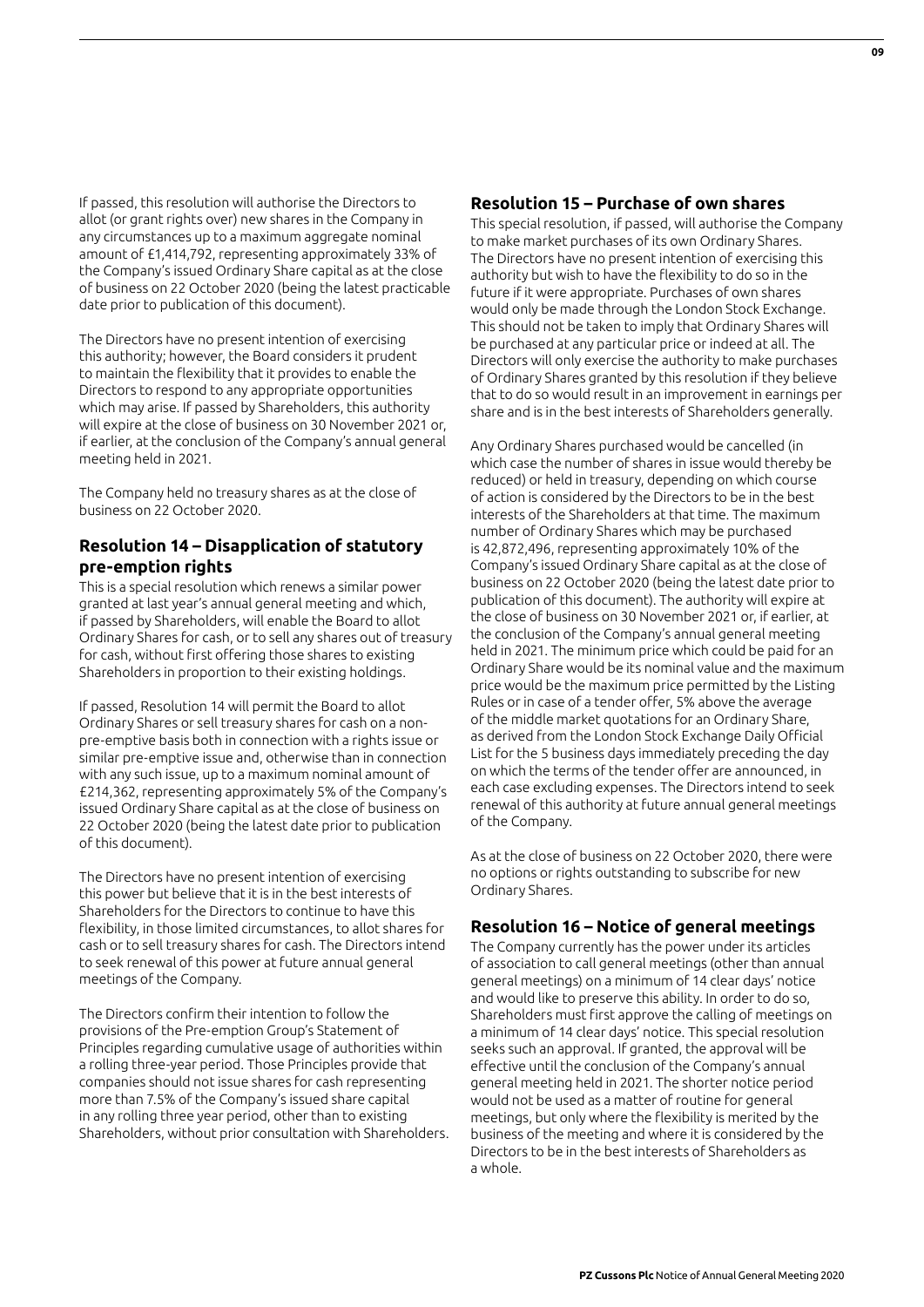# **Resolution 17 – Political donations and expenditure**

Subject to limited exceptions, Part 14 of the Companies Act 2006 imposes restrictions on companies making political donations to any political party or other political organisation or to any independent election candidate or incurring political expenditure unless they have been authorised to do so at a general meeting. It has always been the Company's policy that it does not make political donations nor incur political expenditure. This remains the case. However, the statutory definitions of the terms "political donation" and "political expenditure" are very wide and may apply to some normal business activities which would not generally be considered to be political in nature. For example, bodies such as those concerned with policy review and law reform or with the representation of the business community or sections of it, which the Company and/or its subsidiaries may see benefit in supporting, may be included in these definitions. The Company therefore wishes to ensure that neither it nor its subsidiaries inadvertently contravene the Companies Act 2006 through the undertaking of routine activities, which would not normally be considered to result in the making of political donations or political expenditure being incurred. The Board is therefore seeking authority, under sections 366 and 367 of the Companies Act 2006, to fund donations or incur expenditure up to an aggregate limit of £50,000 per annum as set out in the Resolution. As is common practice among many UK public companies, this authority is sought as a precautionary measure only to guard against any inadvertent breach of the statutory restrictions. The Board confirms that it has no intention of making any political donations, incurring political expenditure nor entering into party political activities. Any political donation made or political expenditure incurred which is in excess of £2,000 will be disclosed in the Company's Annual Report & Accounts, as required by the Companies Act 2006.

## **Resolutions 18 and 19 – Employee share schemes**

Shareholder approval is sought for the approval of the following:

- **>** the PZ Cussons Plc Long Term Incentive Plan 2020 ('LTIP 2020') (Resolution 18); and
- **>** the PZ Cussons Plc Share Incentive Plan 2020 ('SIP 2020') (Resolution 19), (together the 'New Share Schemes').

The LTIP 2020 will replace the Company's existing 2014 Performance Share Plan ('Old Share Scheme'). Shareholder approval is sought in relation to the New Share Schemes at the AGM to ensure that the Company has the appropriate share plan rules in order to satisfy the requirements of its Director's Remuneration Policy, to offer appropriate equity incentives to other scheme participants and to encourage wider employee ownership of shares in order to better align our workforce with our shareholders. The SIP 2020 is an all employee share incentive plan, which takes advantage of the tax beneficial status of share incentive plans which comply with Schedule 2 to the Income Tax (Earnings and Pensions) Act 2003. Participation in the SIP 2020 will be open to all employees of participating companies.

No new awards will be made under the Old Share Scheme after the date of the AGM, provided shareholder approval is obtained for the New Share Schemes.

The principal terms of the New Share Schemes are set out in this document on pages 11 to 14.

Under each resolution, authority is also being sought to allow supplementary plans to the LTIP 2020 and SIP 2020 to be established for benefit of employees of the Company (or any of its subsidiaries) who are resident or working outside the UK, which are based on the LTIP 2020 and SIP 2020 but modified to take into account local laws.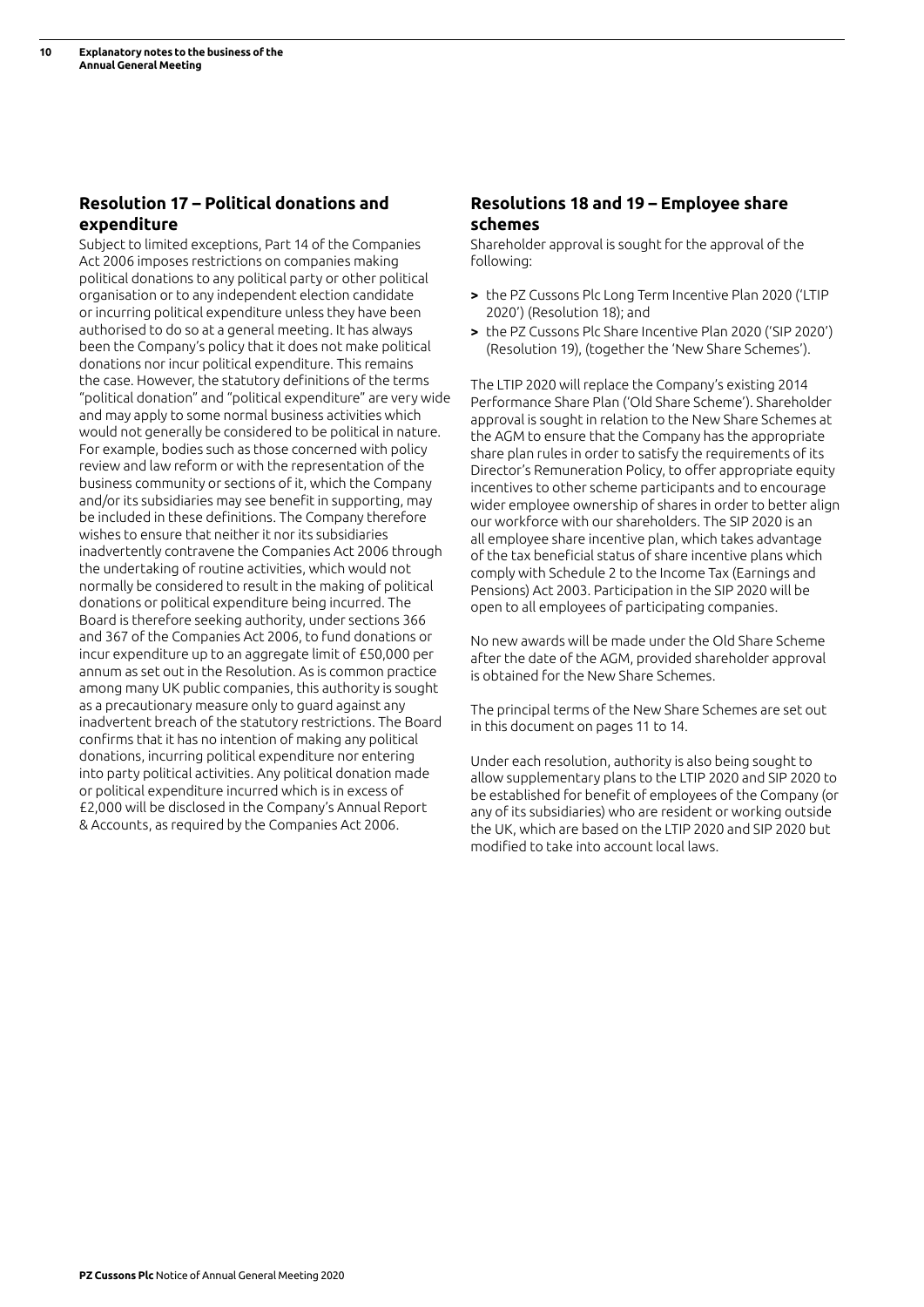# **Summary of the main provisions of the PZ Cussons Plc Long Term Incentive Plan 2020 (LTIP 2020)**

## **1. Eligibility**

The LTIP 2020 will be operated and administered by the remuneration committee of the board of directors of the Company (Committee). The Committee will determine who may participate in the LTIP 2020 (Participants) and this will extend to any employee (including an Executive Director) of the Company or any of the Company's subsidiaries or, if the Committee determines, other associated undertakings (for example joint venture companies).

## **2. Timing of grant of awards**

The first grant of awards will take place within six weeks of the 2020 AGM (subject to any restrictions on dealing and shareholder approval of the LTIP 2020 at the AGM). Ordinarily, awards will be granted within six weeks of the Company's results announcement for any period. The LTIP 2020 will include flexibility to grant awards at any other time (subject to any dealing restrictions) when the Committee considers there to be exceptional circumstances.

## **3. Award structure**

Awards under the LTIP 2020 will provide conditional rights over a specified number of ordinary shares structured as either:

- **>** Conditional share awards; or
- **>** Options (nil or nominal cost).

At grant any costs associated with exercising an option will be set. It is envisaged that conditional awards will vest, with the relevant shares transferred to the Participant, as soon as practicable following satisfaction of any vesting conditions (e.g. a service requirement or performance target). Options will require a recipient to call for the shares and satisfy any costs associated with exercising the option once the vesting conditions have been met.

Under the terms of the approved Directors' Remuneration Policy, awards to Executive Directors must have a performance target attached to them which will normally be measured over a period of at least 3 years.

Awards to eligible employees other than Executive Directors may vest subject only to continued service (i.e. they need not have a performance target).

Flexibility will be included to grant cash-based awards over a notional number of shares and for cash settlement of awards although it is not anticipated that either of these features would be used or apply to Executive Directors.

Awards would not be transferable or pensionable.

## **4. Vesting**

Unless the Committee determines otherwise, awards will vest three years from grant based on (i) the extent to which any applicable performance targets have been met (see below) and (ii) provided the Participant is still employed in the Company's Group.

Awards structured as an option with a nil or nominal cost will be exercisable up until the tenth anniversary of grant unless they lapse earlier.

## **5. Holding period**

Under the terms of the approved Directors' Remuneration Policy, any awards to Executive Directors will be subject to a two-year holding period on vested shares that will require a Participant to retain, as a minimum, the after-tax number of vested shares for two years from vesting (so a minimum five-year period from grant of an award to potential sale of shares other than to pay tax/NI).

The holding period falls away following a change in control and may fall away in exceptional circumstances as determined by the Committee (e.g. in the case of the death of an Executive Director or ill health).

This provision may be applied to other Participants at the Committee's discretion.

## **6. Individual limits**

Awards will not be granted to a Participant under the LTIP 2020 over shares with a market value in excess of 150% of annual salary (as defined in the rules) in each of the Company's financial years.

#### **7. Source of shares to satisfy awards**

New issue shares, treasury shares or shares purchased in the market may be used to satisfy awards.

#### **8. Dividends**

The Committee may determine that on the vesting of an award a Participant shall receive an amount in cash and/or shares equivalent to the value of some or all of the dividends that would have been paid on the vested shares between the date of grant of the award and the date of vesting.

Where a Participant is subject to a holding period on vested shares, dividends may accrue to the later of the three years from grant and the conclusion of the holding period.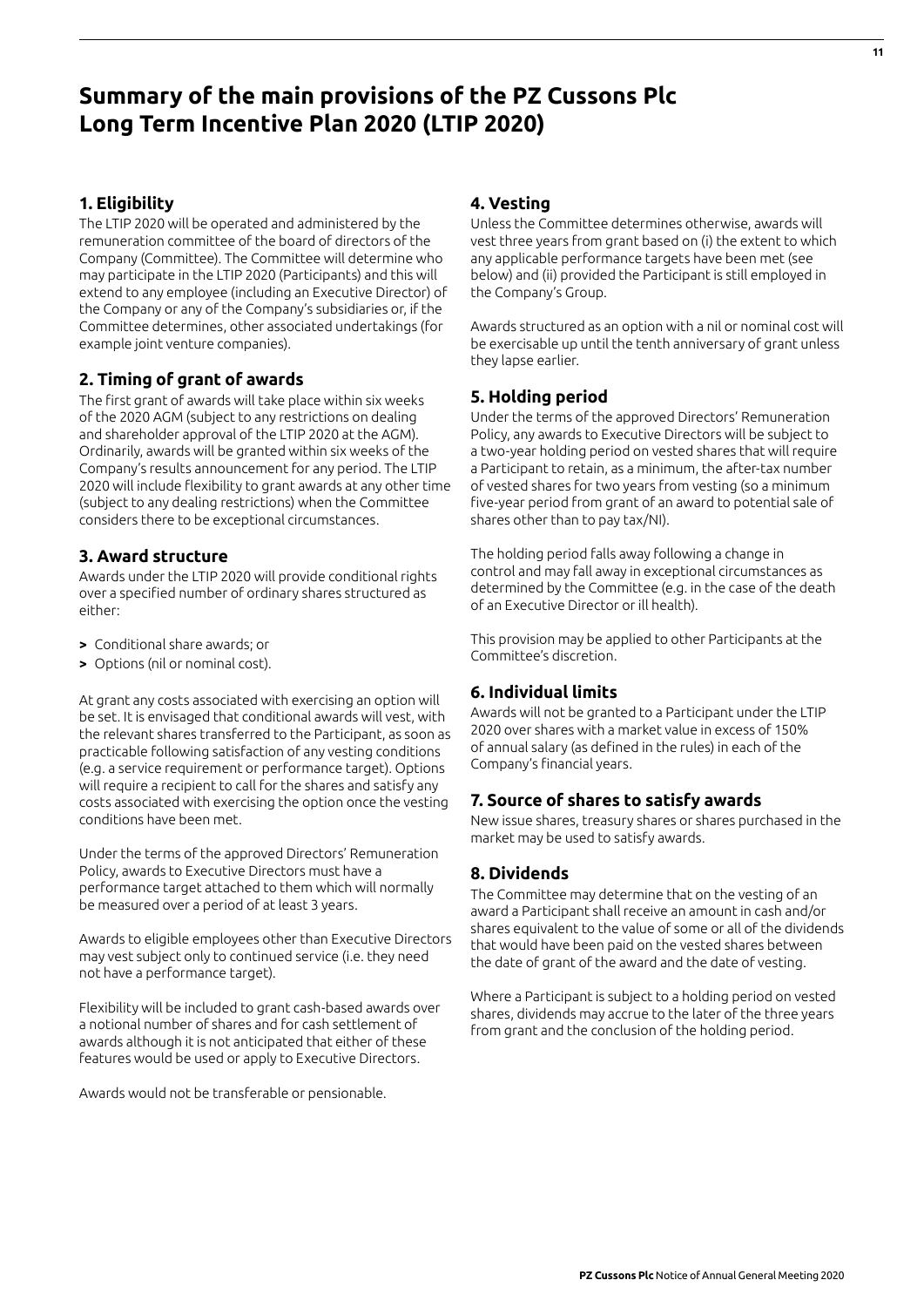## **9. Dilution**

The LTIP 2020 will include:

- **>** a 10% in 10 year dilution limit meaning that in any ten calendar year period the Company may not issue (or grant rights to issue) shares that total more than ten percent of the issued ordinary share capital of the Company under the LTIP 2020 and any other employee share scheme adopted by the Company (e.g. LTIP plus SAYE etc.); and
- **>** a 5% in 10 year dilution limit that operates as above but only relates to discretionary share schemes (i.e. any share scheme that does not have to be operated on the same terms for all participants such as the LTIP 2020).

Treasury shares will count as new issue shares for the purpose of these limits unless there is a change in the institutional investor community as to how such shares should be treated.

## **10. Performance conditions**

Under the terms of the approved Directors' Remuneration Policy, awards granted under the LTIP 2020 to Executive Directors must be subject to performance targets that the Committee specifies at the time of grant.

Awards granted under the LTIP 2020 to other Participants may be subject to performance targets and/or solely subject to a service condition as the Committee specifies at the time of grant.

Flexibility will be retained to set different conditions or no conditions for employees below the Executive Director level.

## **11. Award override provision**

The Committee will retain general discretion to override vesting arising from the LTIP 2020 if the vesting result and/ or value derived from an award is considered inconsistent with the overall performance of the Company during the performance period and/or the award is considered to have delivered a 'windfall gain' due to circumstances considered outside of Participant control.

#### **12. Amending performance targets**

The LTIP 2020 will provide flexibility for the Committee to vary the performance targets applying to an award if an event occurs which causes the Committee to determine that it would be appropriate to do so. Any such variation should result in the revised target being no more or less challenging and a fairer measure of performance following the event.

## **13. Leaving employment**

As a general rule, an award will lapse upon a Participant ceasing to hold employment or be a director within the Company. However, if a Participant ceases to be an employee or a director within the Company's group by reason of injury, ill health, death, disability, redundancy, retirement with the agreement of his/her employer, the employing company or business being sold out of the Company's group or any other circumstances at the discretion of the Committee ("good leaver" reasons), then the award will normally vest on its original vesting date or such other earlier date as determined by the Committee.

The extent to which awards will vest for a good leaver reason will depend upon two factors: (i) the extent to which any performance targets have been satisfied over the full performance period (or curtailed period as appropriate); and (ii) pro-rating of the award to reflect the reduced period of time between the grant of the award and cessation of employment as against the original three-year vesting period, albeit the Committee will retain discretion not to reduce awards pro-rata having had regard to the particular circumstances.

## **14. Takeovers and other Corporate Events**

In the event of a takeover, scheme of arrangement, or a winding up of the Company (not being an internal reorganisation) awards will vest subject to: (i) the extent to which any performance targets have been met (or would have been met in the opinion of the Committee if the performance period had run its course); and (ii) time pro-rating (as detailed above) unless the Committee considers it would be inappropriate to do so.

An internal reorganisation will not trigger vesting and awards will be exchanged for awards in the new holding company unless the Committee determines otherwise.

#### **15. Corporate event**

If a special dividend, demerger, or other similar event is proposed which, in the opinion of the Committee, would affect the market price of shares to a material extent then it may decide that the award will vest on the same basis as a takeover noted above.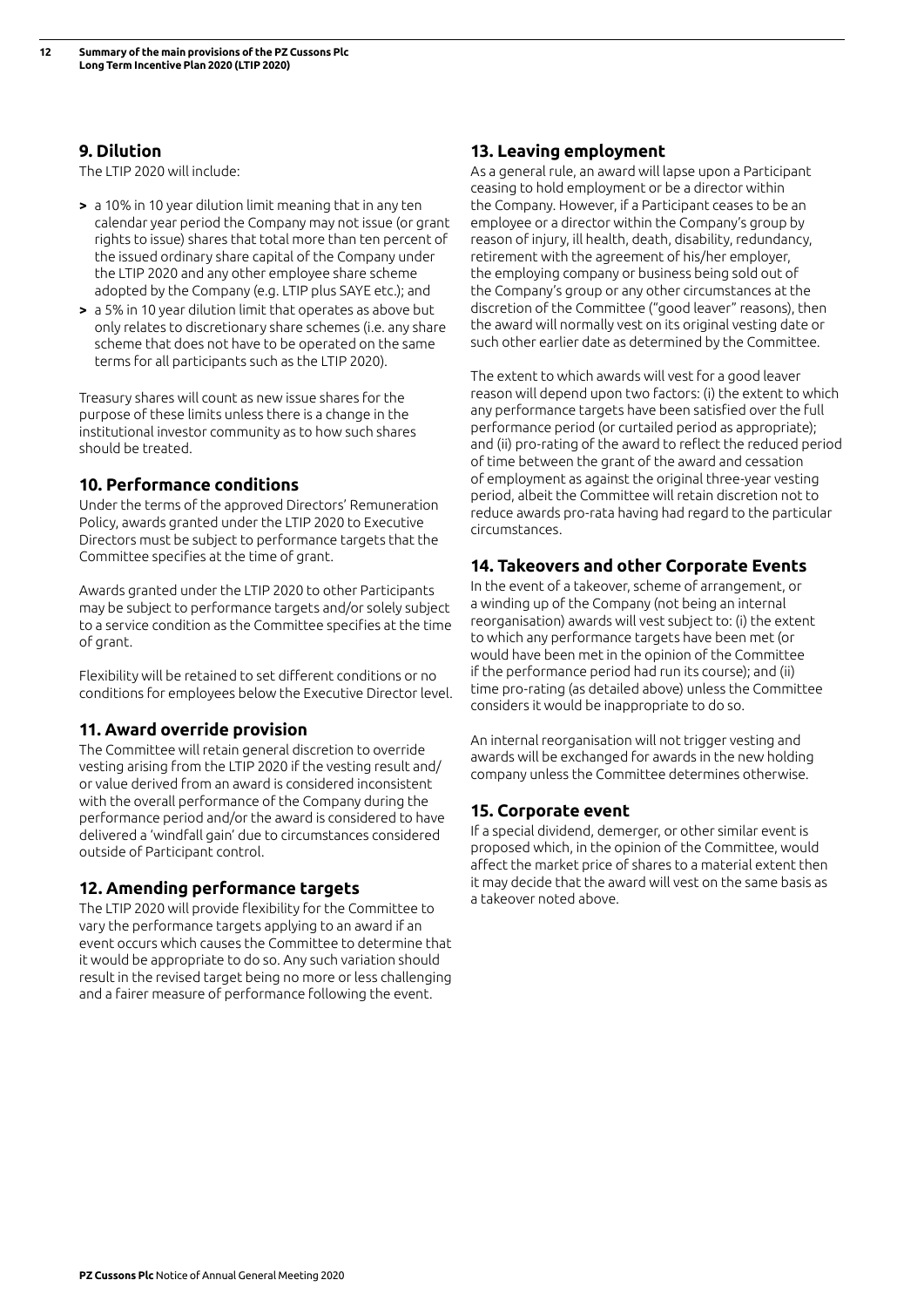## **16. Recovery and withholding**

In the event that there was (i) a material misstatement of the Company's results; (ii) a miscalculation or an assessment of any performance conditions that was based on incorrect information; (iii) corporate failure; (iv) actions which later resulted in material reputational damage that took place during the period over which performance was measured and/or awards vested; or (v) misconduct on behalf of an individual, the Committee may decide that recovery and/or withholding provisions will apply for three years from the date of any award vesting.

These provisions will enable the Committee to reduce the amount of any future bonus, the vesting of any subsisting or future share awards and/or the number of shares under any vested but unexercised awards granted under certain share incentive plans, and/or require a Participant to make a cash payment.

## **17. Participants rights**

Awards (granted in shares) will not confer any shareholder rights until the awards have vested and the Participants have received their shares.

#### **18. Adjustments and variation of share capital**

In the event of any variation of share capital or a demerger, special dividend (i.e. this relates to one-off special dividends as opposed a rolling dividend programme of returning up to 50% of year net cash balances) or other similar event which affects the market price of a share to a material extent, the Committee may adjust the number of shares comprising an award.

#### **19. Alterations**

The Committee may amend the LTIP 2020 at any time but no alteration may be made to the material disadvantage of a Participant to existing awards with the prior consent of Participants.

Shareholder approval will be required for any amendment to the advantage of Participants in the following areas: (i) eligibility; (ii) limits on participation; (iii) shareholder dilution limits and the transfer of treasury shares; (iv) the basis for determining a Participant's entitlement to, and the terms of, the shares or cash to be acquired; and (v) the adjustment of awards on a variation of share capital. However, shareholder approval is not required in the case of any minor alternation made to benefit the administration of the LTIP 2020, to take account of a change in legislation or to obtain or maintain favourable tax, exchange control or regulatory treatment for Participants in the LTIP 2020.

## **20. Extending the LTIP 2020 overseas**

The resolution authorising the adoption of the LTIP 2020 also authorises the directors to adopt further plans modified to take account of overseas tax, exchange controls or securities laws. The plan limits however cannot be amended.

#### **21. Governing Law**

The governing law is English law.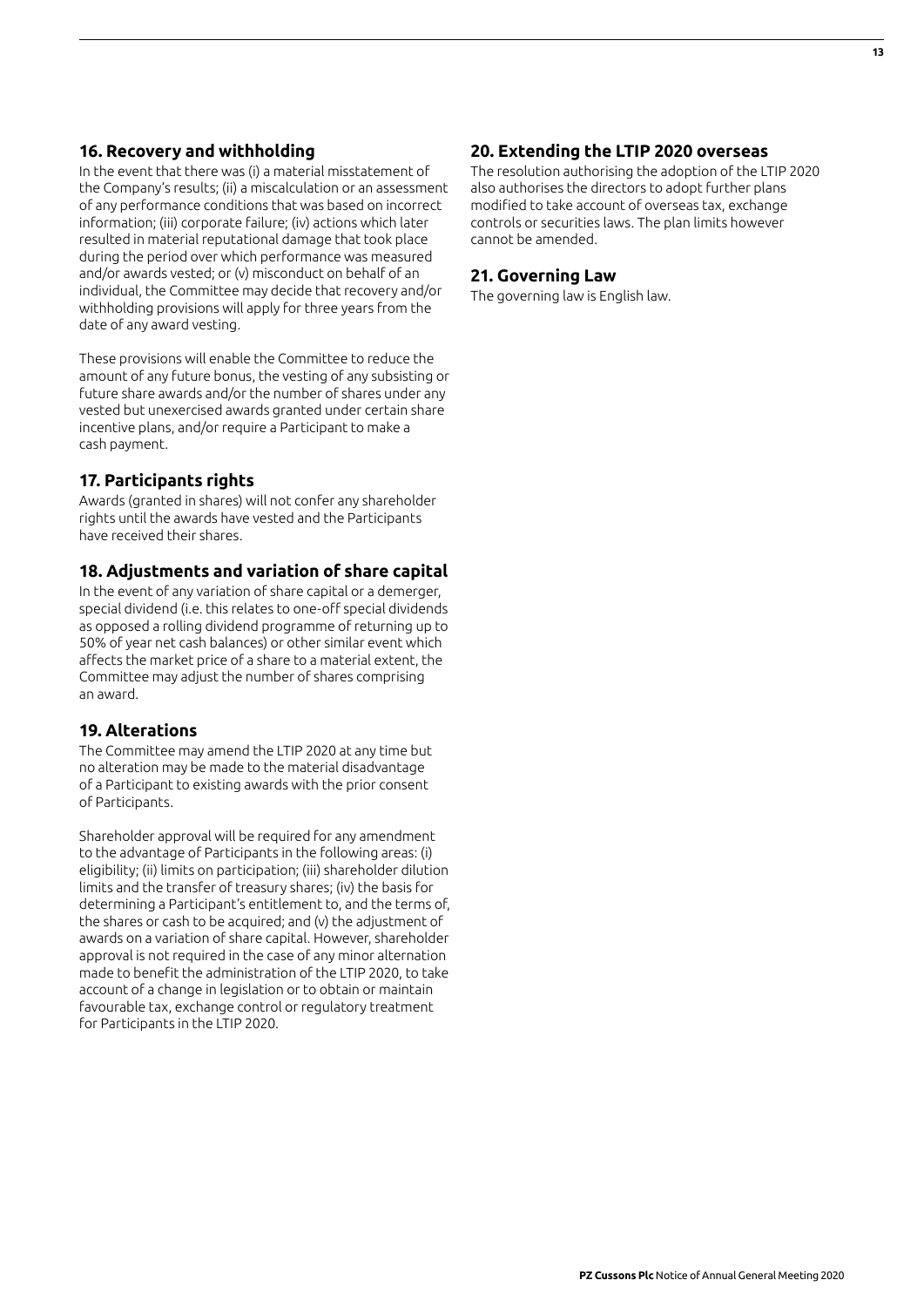# **Summary of the principal features of the PZ Cussons Plc Share Incentive Plan 2020 (SIP 2020)**

## **1. General**

The SIP 2020 is a share incentive plan designed to take advantage of the tax beneficial status of share incentive plans which comply with Schedule 2 to the Income Tax (Earnings and Pensions) Act 2003 (Schedule 2).

The SIP 2020 shall be administered by the board of directors of the Company (Board) or a duly authorised committee of the Board.

# **2. Eligibility**

All employees of the Company and any subsidiaries which have been nominated as participating companies who have been employed for a minimum period (not exceeding the period specified from time to time in Schedule 2) and who otherwise satisfy the eligibility requirements in Schedule 2 are entitled to participate in the SIP 2020.

## **3. How the SIP 2020 may be operated**

The Board can operate the SIP 2020 in a number of ways. It can:

- **>** make an award of 'free shares'; and/or
- **>** give employees the opportunity to invest in 'partnership shares'; and
- **>** make an award of 'matching shares' to those employees who have invested in 'partnership shares' (free shares, partnership shares and matching shares – together the 'Plan Shares'); and/or
- **>** require or allow employees to re-invest any dividends paid on their Plan Shares in further ordinary shares ('Dividend Shares').

# **4. Free shares**

The Company may award free shares up to a maximum annual value specified in Schedule 2 from time to time. The current maximum annual value is £3,600 per employee. If the Company wishes, the award of free shares can be based on the achievement of individual, team, divisional or corporate performance measures which must be fair and objective. Otherwise, free shares must be awarded to employees on the same terms, although awards can vary by reference to remuneration, length of service or hours worked.

## **5. Partnership shares**

The Company may provide employees with the opportunity to acquire partnership shares from their gross monthly salary, up to a maximum value specified in Schedule 2 from time to time, currently £1,800 per year. The Company may set a minimum monthly deduction which may not be greater than £10 (or such other amount specified in Schedule 2 from time to time). Ordinary shares will be acquired on behalf of employees within 30 days after each deduction at the market value of the ordinary shares on the date they are acquired. Alternatively, deductions can be accumulated during any accumulation period of up to 12 months. In this case, ordinary shares will be acquired on behalf of employees within 30 days after the end of the accumulation period, at the lower of the market value of the ordinary shares at the beginning of the accumulation period or the date when they are acquired.

# **6. Matching shares**

The Company may award matching shares for free up to a maximum number of matching shares for each partnership share acquired by the employee, as specified in Schedule 2 from time to time. The current maximum is two matching shares for each partnership share.

# **7. Trust**

The SIP 2020 operates through a trust, which will acquire ordinary shares by purchase, by subscription or by the acquisition of ordinary shares held in treasury and will hold the ordinary shares on behalf of the employees.

# **8. Award of free shares**

An award of free shares may only be made within the period of 42 days commencing on:

- **>** the day on which the SIP 2020 is approved by shareholders;
- **>** any day on which changes to the legislation affecting share incentive plans under Schedule 2 are announced, effected or made;
- **>** the day following the end of a closed period under the Market Abuse Regulation;
- **>** where the award is subject to restrictions imposed by statute, order, regulation or any dealing code adopted by the Company, the day following the lifting of such restrictions; or
- **>** any day on which the Board determines that exceptional circumstances exist which justify an award of free shares.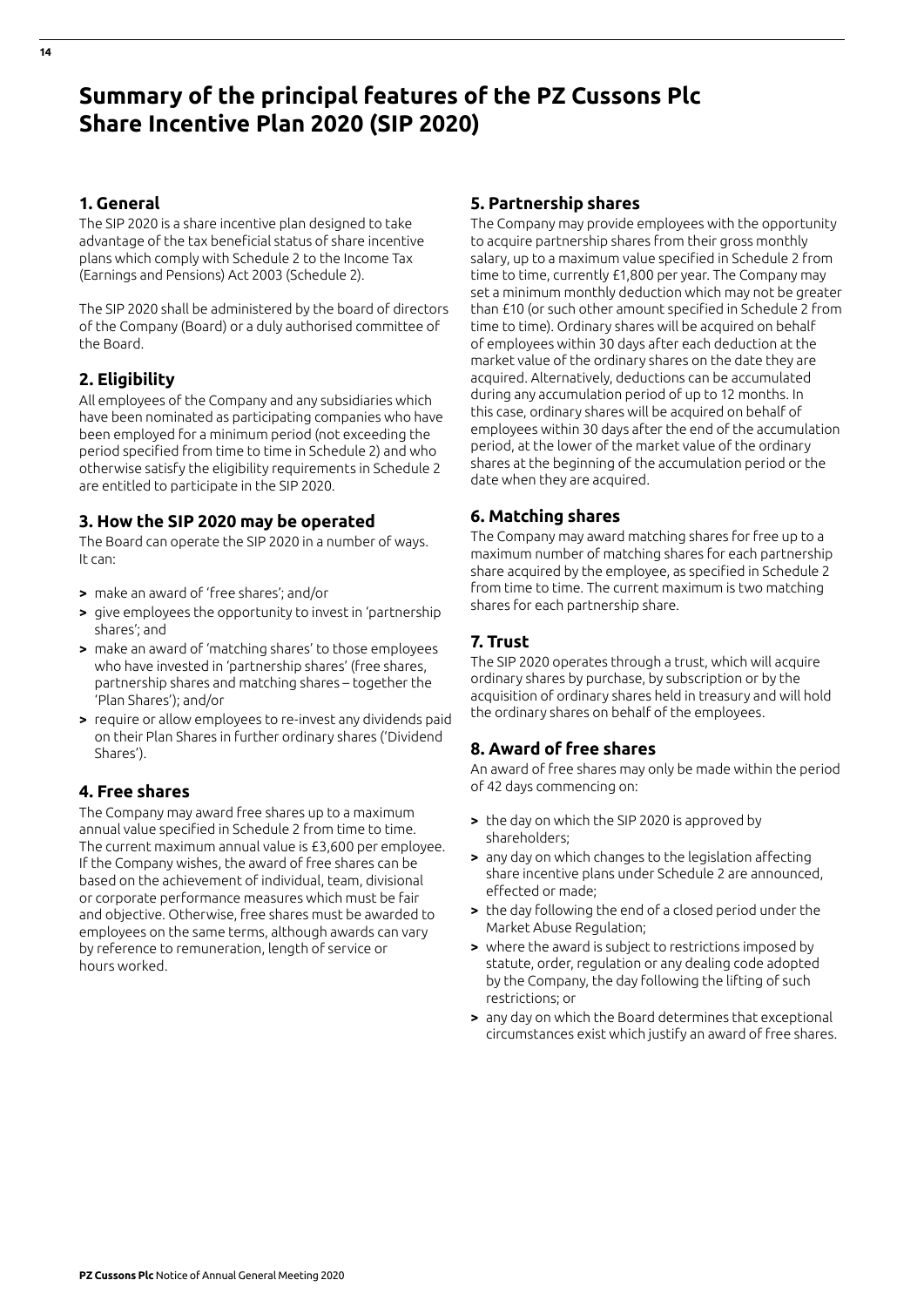## **9. Holding period**

Free and/or matching shares must generally be held in trust for a period specified by the Company, which must not be less than three years nor more than five years from the date on which the shares are awarded to employees. Dividend Shares must generally be held in trust for three years.

## **10. Cessation of employment, forfeiture of shares and non-transferability**

The Company may specify that free shares and/or matching shares are forfeited if employees cease employment with a member of the Group (other than because of certain circumstances such as death, redundancy, injury, disability, retirement, transfer of the employing business or change of control of the employing company) within the period of up to three years from the date on which shares were awarded. Employees can withdraw their partnership shares from the SIP 2020 at any time. The Company can stipulate that matching shares will be subject to forfeiture if the corresponding partnership shares are withdrawn within a specified period after they are awarded, not exceeding three years. To the extent not forfeited, Plan Shares and Dividend Shares must be withdrawn from the SIP 2020 trust if the participant ceases employment with a member of the Group.

## **11. Limits on the issue of shares**

The use of newly issued ordinary shares under the SIP 2020 is limited to 10 per cent of the issued share capital of the Company from time to time, taking into account ordinary shares issued or to be issued over the previous 10-year period under the SIP 2020 and any other employees' share plans adopted by the Company.

Treasury shares will count as new issue shares for the purpose of these limits unless there is a change in the institutional investor community as to how such shares should be treated.

## **12. Amendments to the SIP 2020**

The Board will have authority to amend the SIP 2020, provided that no amendment to the advantage of participants or qualifying employees may be made to provisions relating to eligibility, limits on participation and the number of new shares or treasury shares available under the SIP 2020, the basis for determining a participant's entitlements in the event of a variation in the Company's share capital, and the amendment provisions themselves, without the prior approval of the shareholders in a general meeting (unless an amendment is minor and made to benefit the administration of the SIP 2020, to take account of a change in legislation or to obtain or maintain favourable tax, exchange control or regulatory treatment for the Company, any participating company or for participants or qualifying employees).

## **13. Authority to operate the SIP 2020**

No invitations to participate in awards under the SIP 2020 may be issued after the 10th anniversary of its date of adoption by shareholders.

#### **14. Awards non-pensionable**

Benefits under the SIP 2020 are not pensionable.

## **15. Extending the SIP 2020 overseas**

The resolution authorising the adoption of the SIP 2020 also authorises the directors to adopt further plans modified to take account of overseas tax, exchange controls, or securities laws. The plan limits however cannot be amended.